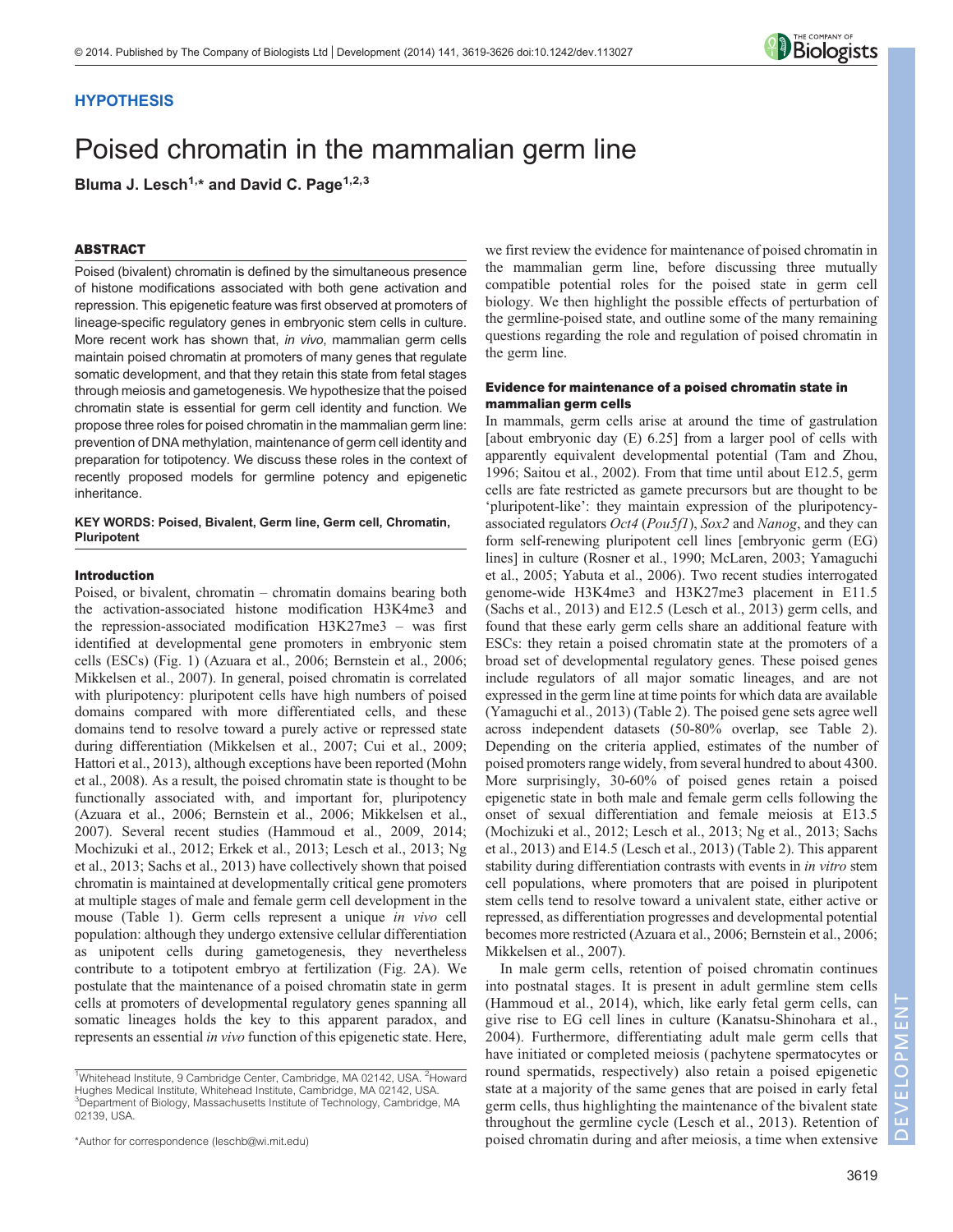<span id="page-1-0"></span>

Fig. 1. The poised chromatin state. Summary of the opposing effects of H3K4me3 and H3K27me3, and their proposed roles at poised promoters in the mammalian germ line. Protein complexes that interact with H3K4me3 inhibit the activity of DNA methyltransferases, preventing DNA methylation and the associated chromatin condensation and long-term gene repression. Protein complexes that interact with H3K27me3 prevent active transcription, thus maintaining somatic gene silencing in the germ line.

chromatin reorganization associated with DNA recombination occurs and pluripotency regulators such as Oct4 are turned off [\(Pesce et al., 1998](#page-7-0)), argues for the importance of actively maintaining this chromatin state throughout gametogenesis, even when the germ cells have lost other features of pluripotency.

These recent data now allow us to contextualize genome-wide analyses of histone modifications in mature spermatozoa in human and mouse [\(Hammoud et al., 2009](#page-6-0); [Brykczynska et al., 2010](#page-6-0); [Erkek](#page-6-0) [et al., 2013](#page-6-0)). Although most histones are replaced by protamines during spermatogenesis, a few are retained, estimated to represent about 1% of total genome coverage in mouse ([Brykczynska](#page-6-0) [et al., 2010; Erkek et al., 2013](#page-6-0)) and 4-10% in human [\(Hammoud](#page-6-0) [et al., 2009](#page-6-0); [Brykczynska et al., 2010\)](#page-6-0). Overwhelmingly, retained histones are found at CpG islands near the promoters of developmental regulatory genes, including about half of the genes that are poised in fetal germ cells; many of these retained histones also carry H3K4me3 and H3K27me3 modifications [\(Hammoud](#page-6-0) [et al., 2009;](#page-6-0) [Vavouri and Lehner, 2011;](#page-7-0) [Erkek et al., 2013\)](#page-6-0). Together, these data indicate that the poised state is present at developmental promoters throughout germ cell development and is retained in mature gametes, at least in males. This stability suggests a fundamental role for the poised chromatin state in the germ line. We now propose three biological functions for poised chromatin in

mammalian germ cells: antagonism of DNA methylation at developmental promoters, maintenance of germ cell identity and preparation for totipotency after fertilization.

## Proposed role 1: prevention of DNA methylation at key developmental promoters

Early work in ESCs established a strong association between poised chromatin and DNA hypomethylation ([Meissner et al., 2008](#page-7-0)). In both ESCs and germ cells, poised chromatin domains are highly correlated with CpG islands – regions with a high density of CpG dinucleotides that usually reside in the promoters of housekeeping and developmental genes and lack DNA methylation [\(Bernstein](#page-6-0) [et al., 2006;](#page-6-0) [Meissner et al., 2008](#page-7-0)). H3K4 methylation and DNA cytosine methylation are associated with opposite transcriptional states: methylated H3K4 is found in regions of open chromatin or active transcription, whereas DNA methylation promotes condensed chromatin and long-term transcriptional repression. Moreover, their deposition is mutually antagonistic: DNA methylation interferes with the recruitment of H3K4 methyltransferase complexes [\(Box 1\)](#page-3-0), and the presence of methylated H3K4 interferes with the recruitment and activity of the DNA methyltransferases DNMT3A and DNMT3B (reviewed by [Voigt et al., 2013](#page-7-0)). In stem cells, loci that lose both H3K4me3 and H3K27me3 marks after multiple passages in culture have a high likelihood of gaining DNA methylation and becoming hypermethylated [\(Meissner et al., 2008](#page-7-0)).

Retention of H3K4me3 at critical developmental promoters in the germ line might therefore be a means of preventing DNA methylation at these important regulatory sites. Cells of the germ line undergo two waves of de novo DNA methylation during their life cycle: once at implantation, when all cells of the embryo acquire methylation, and once following germ cell sexual differentiation, when maternal and paternal imprints are established [\(Smallwood and](#page-7-0) [Kelsey, 2012\)](#page-7-0). During these times, expression of de novo DNA methyltransferases peaks and genome-wide methylation levels increase rapidly ([La Salle et al., 2004](#page-7-0); [Lucifero et al., 2007\)](#page-7-0). The presence of H3K4me3 at important genomic regions during these periods might help to set these regions apart from the rest of the genome and preserve them in an unmethylated state. Protection from DNA methylation could serve two key functions: it might prevent long-term repression of important developmental genes, making them easier to activate during embryogenesis, and it might guard against the accumulation of mutations at important transcriptional regulatory regions. Methylated DNA is subject to spontaneous deamination of

|  |  |  |  |  |  |  |  |  |  | Table 1. Published datasets examining chromatin state in the mammalian germ line |  |  |
|--|--|--|--|--|--|--|--|--|--|----------------------------------------------------------------------------------|--|--|
|  |  |  |  |  |  |  |  |  |  |                                                                                  |  |  |
|  |  |  |  |  |  |  |  |  |  |                                                                                  |  |  |

| Species         | Method                                                 | Time points                                                                                                                                      | Sex                                                                                           | References               |
|-----------------|--------------------------------------------------------|--------------------------------------------------------------------------------------------------------------------------------------------------|-----------------------------------------------------------------------------------------------|--------------------------|
| Human           | ChIP-seq                                               | Mature sperm                                                                                                                                     | Male                                                                                          | Hammoud et al., 2009     |
| Human;<br>mouse | ChIP-chip (human);<br>ChIP-qPCR (mouse)                | Mature sperm                                                                                                                                     | Male                                                                                          | Brykczynska et al., 2010 |
| Mouse           | ChIP-qPCR                                              | E <sub>13.5</sub>                                                                                                                                | Male and female                                                                               | Mochizuki et al., 2012   |
| Mouse           | ChIP-seq                                               | E <sub>13.5</sub>                                                                                                                                | Male                                                                                          | Ng et al., 2013          |
| Mouse           | ChIP-seq $(E11.5)$ ;<br>ChIP-qPCR $(E12.5,$<br>E(13.5) | E11.5, E12.5, E13.5                                                                                                                              | Mixed (E11.5); Male and female<br>(E12.5, E13.5)                                              | Sachs et al., 2013       |
| Mouse           | ChIP-seq                                               | Round spermatids, mature sperm                                                                                                                   | Male                                                                                          | Erkek et al., 2013       |
| Mouse           | ChIP-sea                                               | E12.5, E13.5, E14.5, pachytene<br>spermatocytes, round spermatids                                                                                | Male and female (E12.5, E13.5, E14.5);<br>Male (pachytene spermatocytes, round<br>spermatids) | Lesch et al., 2013       |
| Mouse           | ChIP-sea                                               | AGSCs (Thy1 <sup>+</sup> Kit <sup>-</sup> or Thy1 <sup>-</sup> Kit <sup>+</sup> ), pachytene<br>spermatocytes, round spermatids, mature<br>sperm | Male                                                                                          | Hammoud et al., 2014     |

AGSCs, adult germline stem cells; ChIP-qPCR, chromatin immunoprecipitation (ChIP) followed by quantitative PCR at candidate loci; ChIP-chip, ChIP followed by microarray analysis; ChIP-seq, ChIP followed by high-throughput sequencing.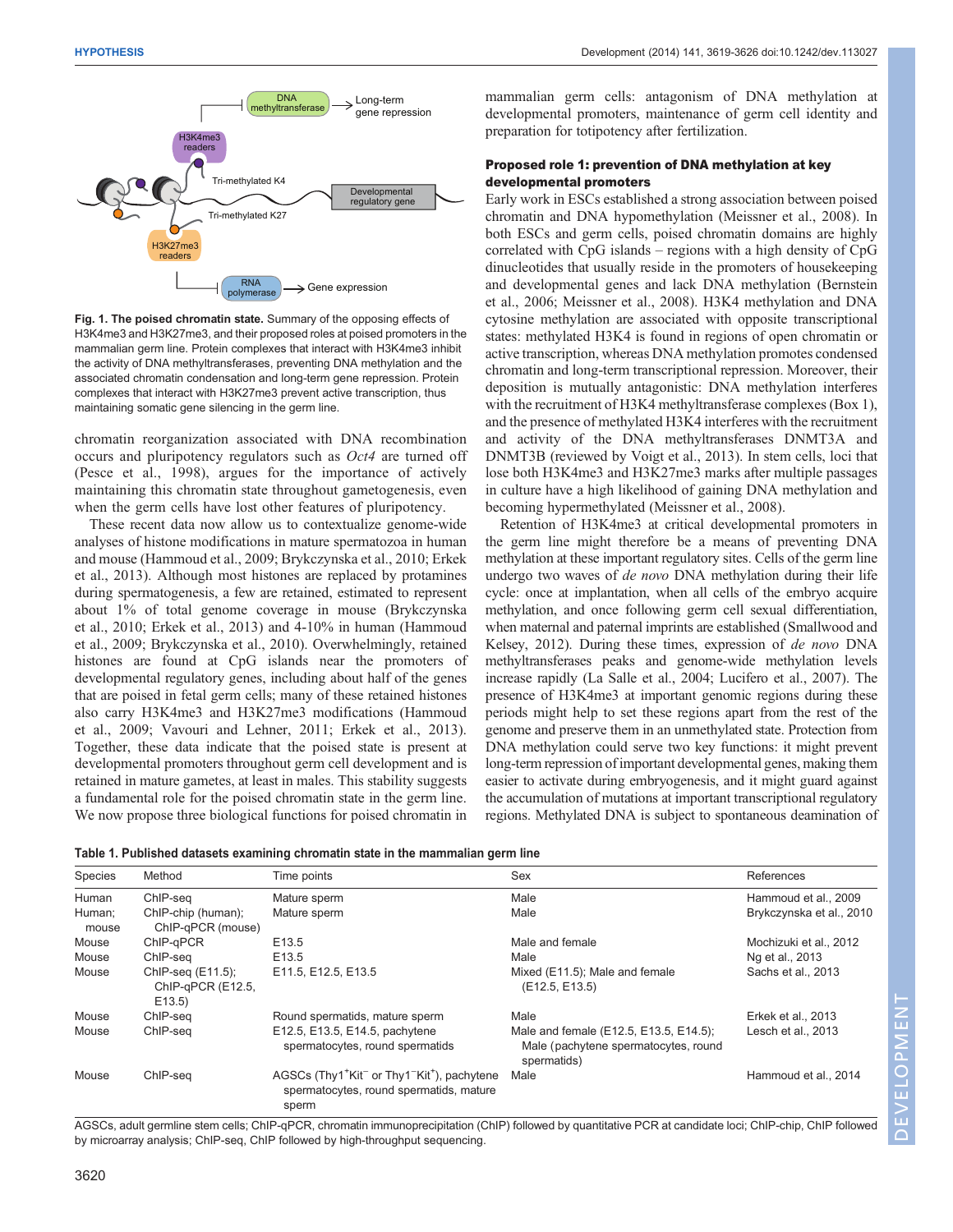<span id="page-2-0"></span>

Fig. 2. Poised chromatin in the germ line and in somatic lineages. Proposed role for poised chromatin at developmental regulators in maintaining germline identity and the ability to contribute to a totipotent zygote. (A) In developing germ cells, in the preimplantation embryo and in the early epiblast, cells maintain a poised state at a broad complement of developmental regulators, including regulators of all major somatic lineages (multicolored nuclei). Any of these cells is capable of contributing to the germ line and to any somatic or extraembryonic lineage, making them totipotent. Upon resolution of a subset of poised genes (purple and orange nuclei), cells enter a differentiating state and become restricted in their potential. (B) Three representative poised genes (Gata6, Onecut1 and Olig2) in the mouse. All of these genes are poised in cells of the germ line at multiple stages (upper left). During differentiation, these genes become restricted to particular lineages, and the poised state is resolved to either an activated (H3K4me3, purple) or repressed (H3K27me3, orange) state. Note that mesoderm and visceral endoderm have the same combination of active and repressive marks for these three genes, but would be expected to differ in chromatin state at other poised genes not shown in the figure.

5-methylcytosine to thymine, causing  $C \rightarrow T$  transition mutations and leading to CpG depletion over many generations [\(Coulondre et al.,](#page-6-0) [1978; Cohen et al., 2011\)](#page-6-0). Inhibition of DNA methylation by retention of H3K4me3 at key promoter regions in the germ line would prevent these effects, and could therefore help to ensure that developmental promoters respond reliably to regulatory signals during embryogenesis on both single and multi-generational time scales. In this context, it will be important to compare the set of poised genes in germ cells with the set of methylated genes in early mouse [\(Smallwood et al., 2011](#page-7-0); [Smith et al., 2012\)](#page-7-0) and human [\(Guo et al.,](#page-6-0) [2014;](#page-6-0) [Smith et al., 2014\)](#page-7-0) embryos.

Inhibition of DNA methylation provides a possible role for H3K4me3, but not for H3K27me3, at poised promoters. However, it is significant that DNA hypomethylation and H3K4me3 deposition are typically associated with gene activation, whereas regulators of somatic development must remain silent in the germ line throughout the life cycle. This might explain the retention of H3K27me3 along with H3K4me3 at poised promoters of developmental genes: H3K27me3 might help to prevent their activation, balancing the transcriptionally permissive state associated with H3K4me3 and DNA hypomethylation [\(Fig. 1](#page-1-0)). By contrast, housekeeping genes associated with CpG islands are transcriptionally active in both somatic and germ cells, with corresponding promoter H3K4me3 marks; for these genes, there is no conflict between H3K4me3,

DNA methylation and active transcriptional status in germ cells. A third subset of CpG island genes is DNA methylated in germ cells and ESCs. These genes are regulatory, non-housekeeping genes that lack poised chromatin. Nearly all of these genes, including Dazl, Hormad1, Sycp1, Sycp3, Taf7l, Mvh (Ddx4), Tnap, Asz1, the Rhox family and the Mage family, have known functions in the germ cells themselves, are demethylated and expressed at specific times during germ cell development, and are mis-expressed temporally and spatially when DNA methyltransferases are eliminated or depleted ([Maatouk et al., 2006](#page-7-0); [Fouse et al., 2008](#page-6-0); [Meissner et al., 2008](#page-7-0); [Seisenberger et al., 2012](#page-7-0)). Intriguingly, some of these genes retain DNA methylation but also recruit RNA polymerase II and undergo active transcription during spermatogenesis, constituting an alternative, 'atypical' mode of transcriptional regulation at methylated DNA sites [\(Hammoud et al.,](#page-6-0) [2014\)](#page-6-0). Thus, the CpG island-associated developmental regulatory genes that acquire DNA methylation are expressed in germ cells, while those that remain poised and hypomethylated are not expressed.

In sum, these findings suggest that functional gene classes in the germ line can be compartmentalized based on modes of epigenetic regulation, as has been previously proposed [\(Mochizuki et al., 2012](#page-7-0); [Erkek et al., 2013](#page-6-0)). Housekeeping genes maintain H3K4me3, are transcriptionally active and are hypomethylated. Regulators of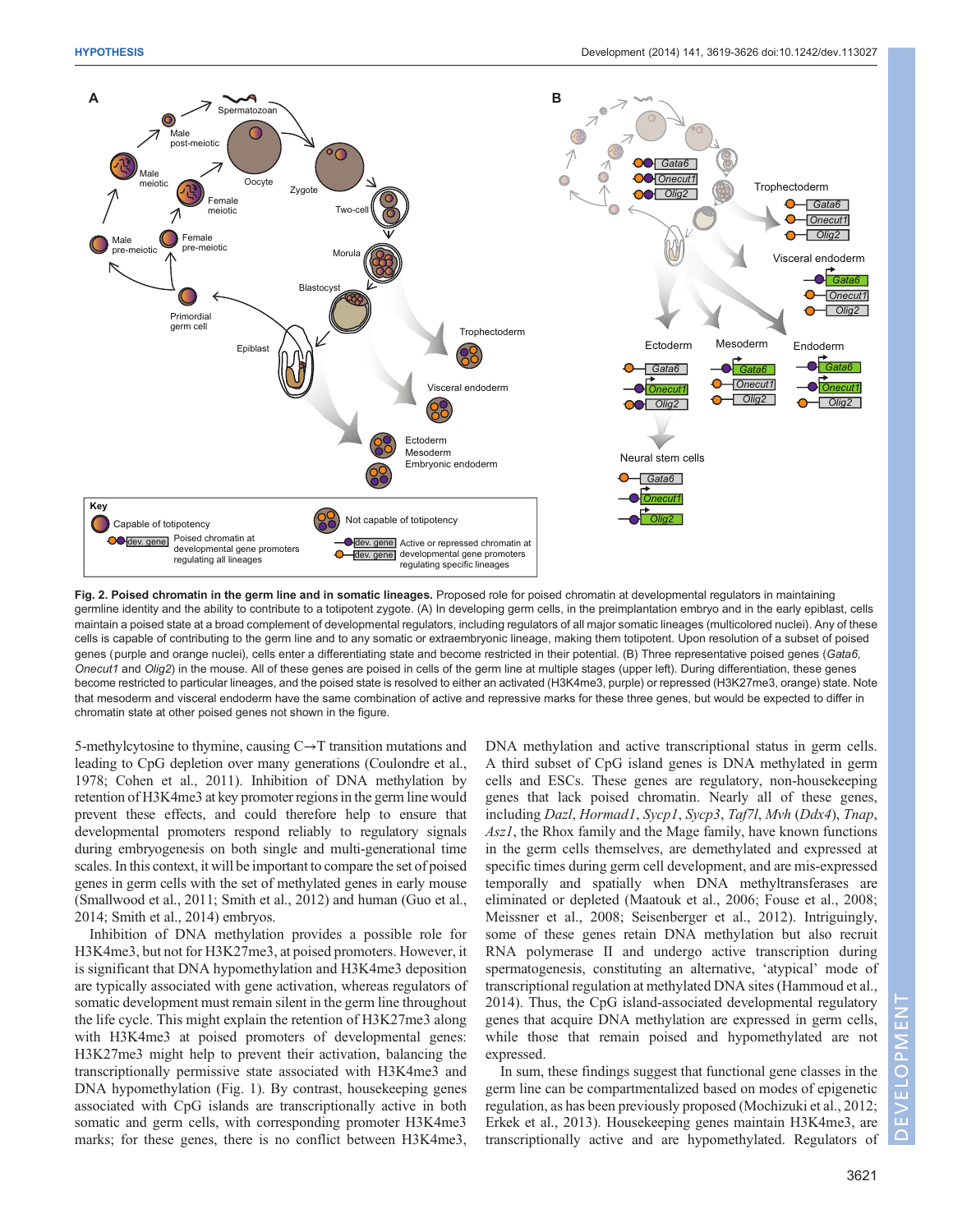<span id="page-3-0"></span>

|  |  |  | Table 2. Status of genes poised in E11.5 or E12.5 mouse germ cells at later time points |
|--|--|--|-----------------------------------------------------------------------------------------|
|--|--|--|-----------------------------------------------------------------------------------------|

|                                  |                                                       | Overlap with: |                        |                             | Still poised in:          |                                                                          |                     |       |                                                                |                                               |  |
|----------------------------------|-------------------------------------------------------|---------------|------------------------|-----------------------------|---------------------------|--------------------------------------------------------------------------|---------------------|-------|----------------------------------------------------------------|-----------------------------------------------|--|
| sex                              | Time point and Total number of E11.5<br>poised genes* | mixed sex     | E12.5<br>male          | E <sub>12.5</sub><br>female | E <sub>14.5</sub><br>male | E <sub>14.5</sub><br>female                                              | Round<br>spermatids | Sperm | <b>ESCs</b>                                                    | Not expressed in E9.5<br>mixed-sex germ cells |  |
| E11.5, mixed 804<br>sex          |                                                       |               |                        |                             |                           | 413 (51%) 529 (66%) 291 (36%) 246 (31%) 412 (51%)                        |                     |       | 392 (49%) 506 (63%) 626 (78%)                                  |                                               |  |
| E12.5, male<br>E12.5. female 727 | 513                                                   | $413(81\%) -$ | $529(73%)$ 412 (57%) - |                             |                           | 412 (80%) 247 (48%) 207 (40%) 295 (58%)<br>277 (38%) 254 (35%) 382 (53%) |                     |       | 234 (46%) 207 (40%) 456 (89%)<br>344 (47%) 460 (63%) 639 (88%) |                                               |  |

\*Datasets are from the following references: [Sachs et al., 2013](#page-7-0) (E11.5 mixed-sex germ cells); [Lesch et al., 2013](#page-7-0) (E12.5 male and female germ cells, E14.5 male and female germ cells, round spermatids); [Erkek et al., 2013](#page-6-0) (sperm); [Mikkelsen et al., 2007](#page-7-0) (ESCs); [Yamaguchi et al., 2013](#page-7-0) (E9.5 mixed-sex germ cells). For E12.5 and E14.5 time points, poised genes were identified using the following criteria: top 25% of H3K4me3 signal and top 5% of H3K27me3 signal within 2 kb of the transcription start site (TSS); fragments per kb of exon per million fragments mapped (FPKM) ≤1. E11.5 germ cell data were re-analyzed to fit these criteria for H3K4me3 and H3K27me3 only, as this publication used microarrays to measure gene expression. Genes 'not expressed' at E9.5 are those with FPKM ≤1. Mature sperm data include genes with both an H3K4me3 and an H3K27me3 peak (P<10<sup>−5</sup>) within 1 kb of the TSS. Poised genes in ESCs are as defined in [Mikkelsen et al., 2007.](#page-7-0)

somatic development maintain a poised, H3K4me3/H3K27me3 positive chromatin state and are transcriptionally silent but hypomethylated. Finally, regulators of germ cell development are transcriptionally regulated by mechanisms associated with DNA methylation, rather than by mechanisms associated with histone methylation (summarized in [Table 3\)](#page-4-0).

# Proposed role 2: poised chromatin as mammalian germ plasm

As discussed above, poised chromatin is present not only in fetal mammalian germ cells (considered to be 'pluripotent-like'), but also in meiotic and postmeiotic germ cells, suggesting a remarkable continuity throughout development. Both the H3K4me3 and H3K27me3 modifications are mitotically heritable (see [Box 2\)](#page-4-0). Continuity of a defining biochemical entity in the germ line is reminiscent of 'germ plasm', the specialized cytoplasmic inclusions containing specific RNAs and proteins that determine and define the germ line in many non-mammalian species. In Caenorhabditis elegans, Drosophila, Xenopus and Danio rerio, germ plasm is maternally inherited and asymmetrically segregated during early embryogenesis; information required for germ line specification is

#### Box 1. Polycomb and Trithorax complexes

Trithorax group (TrxG) and Polycomb group (PcG) proteins are the principal methyltransferases responsible for setting up and maintaining the H3K4me3 and H3K27me3 modifications, respectively, at poised promoters. The subset of TrxG enzymes that catalyzes H3K4 trimethylation in mammals comprises SET1A, SET1B and mixed lineage leukemia (MLL) proteins 1-4. The SET1 and MLL enzymes form complexes (the SET1A/B and MLL complexes) and require additional complex components for enzymatic activity (reviewed by [Shilatifard, 2012](#page-7-0)). It has recently been proposed that MLL2 is primarily responsible for H3K4 trimethylation at poised promoters [\(Denissov et al.,](#page-6-0) [2014](#page-6-0)).

PcG proteins form two types of complexes, called Polycomb repressive complex 1 (PRC1) and PRC2, of which there are multiple variants with alternative subunits in mammals (reviewed by [Simon and](#page-7-0) [Kingston, 2013](#page-7-0)). PRC2 complexes catalyze trimethylation of H3K27; PRC1 complexes bind H3K27me3 and either catalyze ubiquitylation of H2A lysine 119 (H2AK119ub) or act to directly compact chromatin [\(Gao](#page-6-0) [et al., 2012](#page-6-0); [Tavares et al., 2012](#page-7-0)), thereby reinforcing the repressive effects of PRC2.

Both TrxG and PcG complexes remain bound near sites of H3K4 and H3K27 histone methylation ([Ku et al., 2008](#page-7-0); [Denissov et al., 2014](#page-6-0)). How these two antagonistic protein complexes interact in the context of poised chromatin domains in mammalian cells remains an active area of investigation ([Schmitges et al., 2011; Voigt et al., 2012](#page-7-0)).

therefore passed through the egg to the germ cells and back to the egg. In these species, germ plasm is a biochemical means of specifying and maintaining the germ line across generations [\(Extavour and Akam, 2003;](#page-6-0) [Strome and Lehmann, 2007](#page-7-0)). Like germ plasm, retention of the poised state at a broad set of genes involved in the specification of all somatic lineages might serve to set germ cells apart from surrounding somatic cell types (which may in some cases retain the poised state at a smaller, more specialized, subset of genes), effectively identifying a germ cell as a germ cell throughout the life cycle of the organism. Thus, in mammals, a specialized nuclear state rather than specialized cytoplasm might serve to specify and maintain germline identity. Interestingly, zebrafish exhibit both cytoplasmic germ plasm and poised nuclear chromatin, representing a possible evolutionary intermediate [\(Wu et al., 2011\)](#page-7-0).

Indeed, August Weismann's original conception of germ plasm as a material specific to the germ cells and not the soma that is "always passed on from the germ-cell in which an organism originates in direct continuity to the germ-cells of succeeding generations", localized it to the 'nuclear substance' of the germ cell, rather than to the cytoplasm [\(Weismann, 1893](#page-7-0)). Like both Weismann's germ plasm and the cytoplasmic substance with which the term is currently associated in various non-mammalian species, poised chromatin at a broad set of developmental genes might be continuously present in germ cells throughout the mammalian life cycle, but severely reduced and restricted to a narrow set of lineage-specific genes in somatic cell types. Loss of poised chromatin would presumably enable lineagespecific differentiation in somatic tissue, as regulators of alternative lineages lose the poised state and become repressed; conversely, retention of poised chromatin in germ cells at regulators of all somatic lineages would define them as non-somatic, and might confer on them their ability to pass nuclear material on to the next generation. Like germ plasm, poised chromatin at a broad set of developmental genes therefore links mature mammalian gametes to the early embryo, to nascent germ cells and back to mature gametes [\(Fig. 2](#page-2-0)A).

Poised chromatin at a set of developmental genes spanning all somatic lineages appears to be correlated with germ cell identity, but if the function of this chromatin state is analogous to that of germ plasm, then the poised state should also be functionally required for the germ cells to remain germ cells. We have already described one putative role for H3K4me3 at poised promoters (see role 1 above), although this has yet to be experimentally addressed. As a mediator of transcriptional repression, H3K27me3 also has a critical role in the germ line. Repression of somatic developmental regulators, including poised genes, is important for germ cell maintenance. In mutants such as *Prdm1* (also called *Blimp1*) that fail to maintain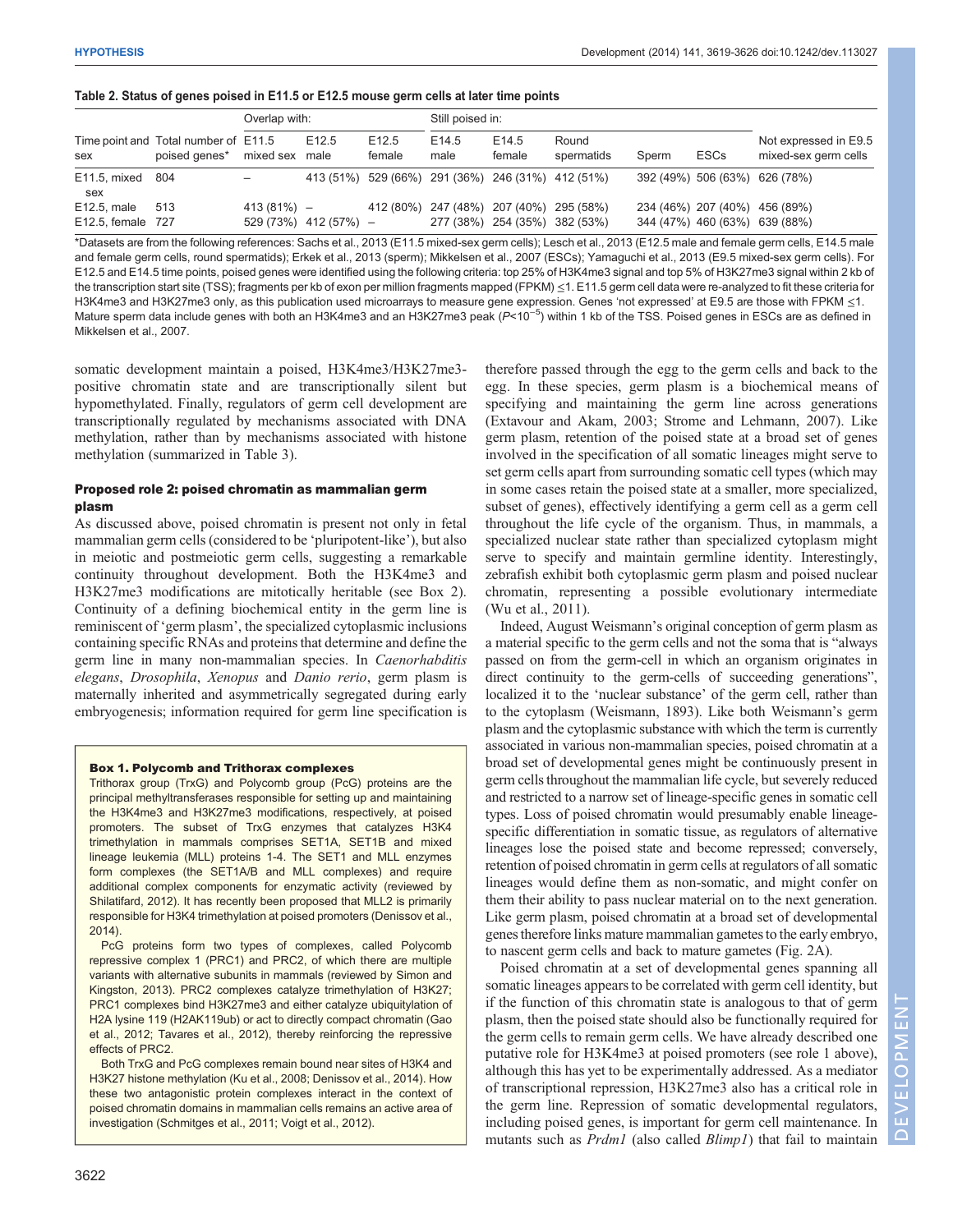| Gene class                           | Transcriptional status                               | DNA methylation status                                | H3K4me3<br>status | H3K27me3<br>status |
|--------------------------------------|------------------------------------------------------|-------------------------------------------------------|-------------------|--------------------|
| Housekeeping                         | Highly expressed                                     | Hypomethylated                                        | Present           | Absent             |
| Somatic developmental<br>regulator   | Not expressed                                        | Hypomethylated                                        | Present           | Present            |
| Germ cell developmental<br>regulator | Expressed at some stages of germ<br>cell development | Methylated at some stages of germ<br>cell development | Absent            | Absent             |

<span id="page-4-0"></span>

|  |  |  |  |  | Table 3. Transcriptional and chromatin states of CpG island-associated genes in mammalian germ cells |  |
|--|--|--|--|--|------------------------------------------------------------------------------------------------------|--|
|  |  |  |  |  |                                                                                                      |  |

repression of somatic developmental genes in the germ line, germ cells die early in their development [\(Ohinata et al., 2005; Kurimoto](#page-7-0) [et al., 2008\)](#page-7-0). Furthermore, germline-poised genes belong to a subset of ESC-poised genes that retain Polycomb repressive complex 1 (PRC1) in addition to PRC2 (see [Box 1\)](#page-3-0). PRC1 occupancy at PRC2-positive promoters strongly correlates with transcriptional repression. PRC1/PRC2 double-positive regions also retain H3K27me3 more efficiently upon differentiation, and their poised status is more strongly conserved between human and mouse ESCs [\(Ku et al., 2008](#page-7-0)). In mice, female germ cells mutant for PRC1 components exhibit impaired development and produce defective embryos ([Posfai et al., 2012](#page-7-0)), and oocytes depleted for the H3K27 methyltransferase EZH2 give rise to offspring with severe growth retardation ([Erhardt et al., 2003](#page-6-0)). Thus, functional evidence suggests that, like H3K4me3, H3K27me3 has an important role to play at promoters of developmental genes in germ cells. The presence of H3K4me3 and H3K27me3 together at promoters of genes regulating development of all somatic lineages defines a specialized epigenetic state that sets germ cells apart from mortal somatic lineages and, analogous to germ plasm, might be required for maintaining an essentially immortal germ cell identity.

## Proposed role 3: poising for totipotency and preparing for resolution

One proposed role for the H3K4me3 mark at poised promoters in vitro is the active promotion of gene expression when differentiation begins and H3K27me3 is removed. Although still unproven, this hypothesis is supported by data demonstrating a

#### Box 2. Mitotic inheritance of H3K4me3 and H3K27me3

During mitotic division, chromosomes condense several hundredfold, and many transcription factors and chromatin regulatory factors dissociate from the chromatin ([Woodcock and Ghosh, 2010\)](#page-7-0). However, some H3K4me3- and H3K27me3-marked histones, as well as the histone methyltransferase complexes responsible for their deposition, remain associated with the chromosomes during mitosis [\(Chen et al.,](#page-6-0) [2005](#page-6-0); [Terrenoire et al., 2010](#page-7-0)). In mammals, the TrxG MLL proteins (see [Box 1](#page-3-0)) bind mitotic chromatin [\(Blobel et al., 2009\)](#page-6-0). Furthermore, experiments in Xenopus and in Dictyostelium discoideum indicate a requirement for methylation of the H3K4 residue itself in mediating epigenetic memory of transcriptional activity during mitosis: when the K4 residue of histone H3 is mutated to glutamate ([Ng and Gurdon, 2008\)](#page-7-0) or alanine ([Muramoto et al., 2010](#page-7-0)), epigenetic memory of transcriptional activity across mitotic divisions is disrupted. PcG complexes also remain associated with mitotic chromosomes, although to a lesser extent than Trithorax, and they co-localize with H3K27me3 on metaphase chromosomes in mammalian cells ([Vincenz and Kerppola, 2008](#page-7-0); [Follmer et al., 2012](#page-6-0); [Fonseca et al., 2012\)](#page-6-0). Although current data provide good support for the heritability of both H3K4me3 and H3K27me3 individually during cell division, the stability of the poised chromatin state during mitotic metaphase has not been thoroughly examined yet.

transcription-ready state at many poised promoters. For example, 51% of poised promoters in ESCs are bound by paused polymerase, compared with 8% of non-poised promoters (data from [Brookes](#page-6-0) [et al., 2012](#page-6-0)), supporting the idea that they can quickly initiate transcription. Extending this model to the germ line in vivo, we speculate that pre-loading of H3K4me3 at poised promoters in the germ line might promote the rapid and efficient activation of these promoters in the early embryo as differentiation of the soma germ layers and specific cell lineages begins.

If true, this function of poised chromatin would help to resolve one of the central questions of germline biology: how do differentiated, apparently unipotent cells (the gametes) give rise to a totipotent zygote following fertilization? Retention of a transcriptionally poised chromatin state in gametes at developmental genes regulating all somatic lineages might underlie the gamete's ability to generate a zygote capable of producing each of these lineages. Others have proposed that this ability is driven by the activity of pluripotencyassociated transcription factors in the germ line [\(Leitch and Smith,](#page-7-0) [2013\)](#page-7-0); poised chromatin might be an essential complement to such factors, especially during intervals when these pluripotency factors are not expressed in germ cells. In our model, genes that were poised in the germ cells would remain poised in the embryo during the first few cell divisions, possibly due to the influence of pluripotency factors. As somatic cells in the embryo begin to differentiate, poised genes required for differentiation into a specific lineage would start to resolve toward H3K4me3- or H3K27me3-only states, depending on the identity of the differentiating tissue and the need to express or repress the corresponding genes in that tissue. At the same time, the incipient germ cell lineage would retain a complement of poised genes corresponding to all somatic lineages ([Fig. 2](#page-2-0)). Thus, the broad and inclusive poised chromatin state transmitted in the germ line would enable the progressive restriction of developmental potential in somatic lineages in the embryo, promoting execution of a totipotency program. Poised chromatin might therefore mediate 'intrinsic transgenerational inheritance', a recently proposed concept in which a hypothetical germ cell chromatin state influences somatic development in the next generation ([Gill et al., 2012](#page-6-0)).

This model can be illustrated using three representative genes: Gata6, Onecut1 and Olig2. The predicted chromatin states of these genes based on their expression patterns during embryogenesis are shown in [Fig. 2](#page-2-0)B. All three have been shown to be poised in the germ line. The model predicts that Gata6 would resolve to an H3K27me3-only state in the trophectoderm, and to an H3K4me3 only state in visceral endoderm, where it is known to be expressed and to play a crucial role in the developing yolk sac ([Koutsourakis](#page-6-0) [et al., 1999;](#page-6-0) [Rugg-Gunn et al., 2010](#page-7-0)). Gata6 is also expressed in embryonic endoderm and mesoderm, where, according to the model, it would resolve to an H3K4me3-only state, but not in ectoderm, where it would resolve to an H3K27me3-only state [\(Koutsourakis et al., 1999\)](#page-6-0). *Onecut1* plays a critical role in ectoderm and endoderm development, but is not expressed in mesoderm [\(Landry et al., 1997\)](#page-7-0); *Onecut1* would therefore resolve to H3K4me3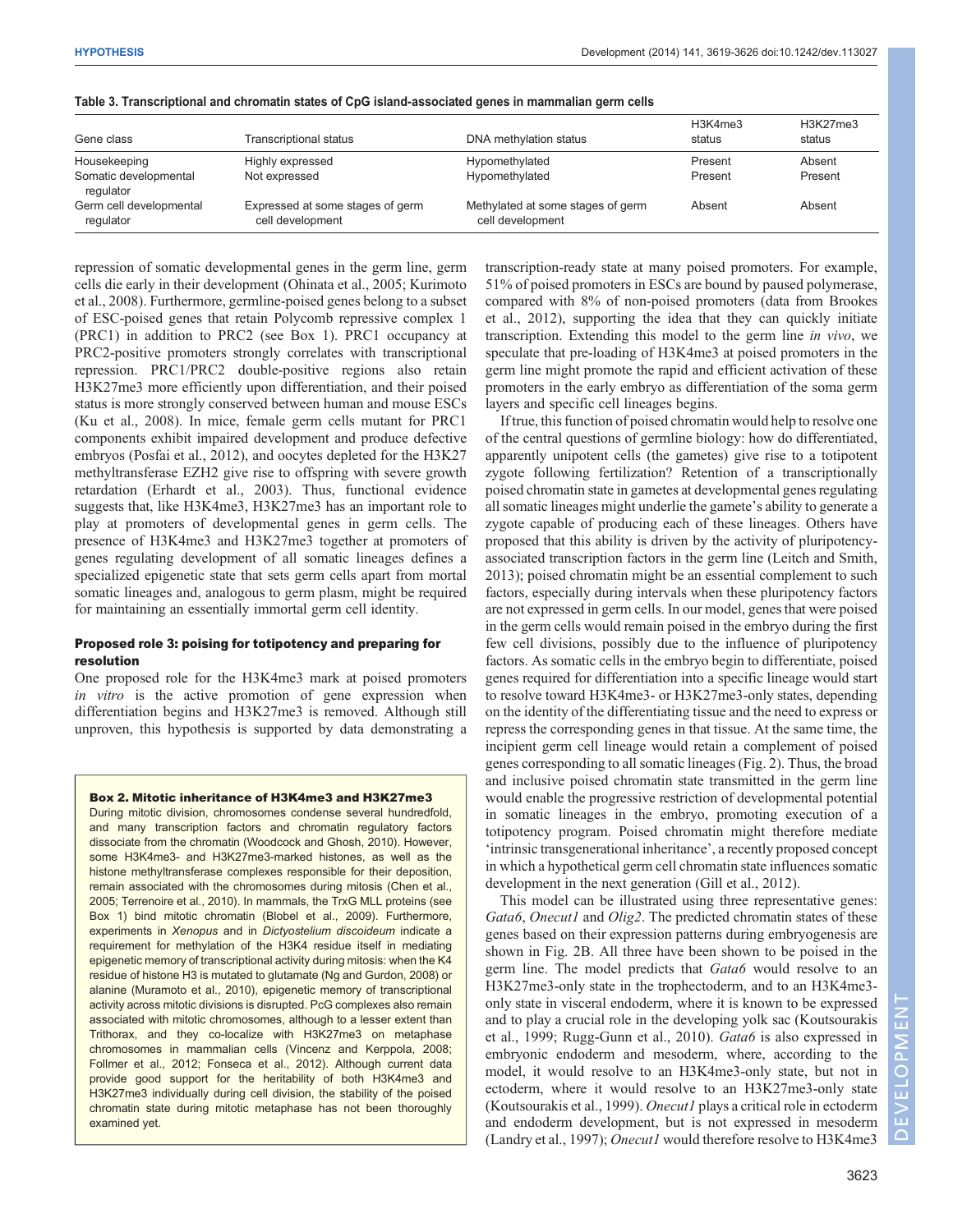Intriguingly, some of the same genes that are poised in germ cells

in endoderm and ectoderm, and to H3K27me3 in mesoderm. By contrast, Olig2 is a neural lineage-specific transcription factor that is expressed in oligodendrocyte precursors and astrocytes of the developing brain and spinal cord and is important for their differentiation ([Lu et al., 2000; Zhou and Anderson, 2002](#page-7-0); [Liu](#page-7-0) [and Rao, 2004\)](#page-7-0). Olig2 would be expected to remain poised in early ectoderm and to resolve fully at later stages of development (e.g. in neural stem cells). In fact, Olig2 was found to resolve to an active H3K4me3-only state in neural progenitor cells differentiated from mESCs [\(Mikkelsen et al., 2007\)](#page-7-0).

Currently available data from early mouse embryos are consistent with this model. The vast majority of our knowledge of the properties and regulation of poised genes comes from ESCs, which are derived from the inner cell mass of the blastocyst and serve as a proxy for a pluripotent, pre-differentiation state. Nearly all (88%) genes that are poised in the germ line from fetal through post-meiotic stages ([Lesch et al., 2013\)](#page-7-0) remain poised in ESCs ([Mikkelsen et al., 2007](#page-7-0)). In vivo ChIP-seq data are difficult to obtain from the small number of cells in the preimplantation embryo, but ChIP-qPCR data are available from early mouse embryos at E5.5. At this stage, mouse embryos have separated the epiblast, which will form all tissues of the embryo proper, from the extraembryonic ectoderm and visceral endoderm, two lineages that will form extraembryonic tissues. ChIP-qPCR data from microdissected epiblast, extraembryonic ectoderm and visceral endoderm at E5.5 [\(Rugg-Gunn et al., 2010\)](#page-7-0) indicate that germline-poised genes that are involved in differentiation of extraembryonic ectoderm (Cdx2) and visceral endoderm (Gata6, Sox17) resolve to an active or repressed state depending on the tissue in which they reside, whereas other developmental regulatory genes that are poised in the germ line ([Lesch et al.,](#page-7-0) [2013; Sachs et al., 2013\)](#page-7-0) remain poised in the pluripotent epiblast [\(Rugg-Gunn et al., 2010\)](#page-7-0).

#### Consequences of perturbing the poised state

If poised chromatin in the germ line promotes transcriptional activation in the early embryo, then disruption of the poised state in germ cells should alter gene expression dynamics in the embryo. Aberrant epigenetic information in the germ line of one generation, in the form of perturbation of poised chromatin in germ cells, could therefore be transferred to the somatic tissues of the next generation in the form of impaired or premature activation of developmental regulatory gene transcription. Consistent with this model, depletion of the PRC2 complex subunit EZH2 in oocytes results in reduced H3K27 methylation in embryos and in severe growth retardation in juvenile offspring, even when an intact embryonic Ezh2 allele is present ([Erhardt et al., 2003\)](#page-6-0). Additionally, maternal depletion of MLL2, the H3K4 methyltransferase hypothesized to be required for bivalent promoter methylation ([Denissov et al., 2014](#page-6-0)), results in oocyte death (full knockout allele) or in impaired zygotic gene activation and early embryonic lethality (hypomorphic allele) [\(Andreu-Vieyra et al., 2010\)](#page-6-0). Transfer of epigenetic information across generations might be direct or indirect: histones bearing H3K4me3 and H3K27me3 modifications might themselves be carried in sperm or egg and retained in the nucleus of the zygote, or they might recruit intermediate carriers, such as other chromatin proteins or non-coding RNAs, during the late stages of spermatogenesis or oogenesis. Whether direct or indirect, if information carried by poised chromatin in the germ line is inherited from gamete to zygote, it could provide a molecular basis for transgenerational epigenetic effects on offspring phenotypes in mammals ([Carone et al., 2010;](#page-6-0) [Ng et al., 2010\)](#page-7-0).

are frequently DNA-hypermethylated in cancer ([Ohm et al., 2007](#page-7-0); [Mack et al., 2014](#page-7-0)) and in aging cells ([Rakyan et al., 2010\)](#page-7-0). For example, *Sfrp2* is poised in both meiotic and postmeiotic mouse spermatogenic cells, and its ortholog SFRP2 is hypermethylated in multiple human cancer types, including colon, renal and blood cancers [\(Ohm et al., 2007](#page-7-0)). A recent study of type A ependymomas revealed a strong DNA hypermethylation signature, along with increased levels of H3K27me3, at developmental regulatory genes in these tumors, including SFRP2 and other genes, the orthologs of which are poised in the mouse germ line ([Mack et al., 2014\)](#page-7-0). As described above (Proposed role 1), poised chromatin may act in part to protect the promoters of developmentally potent genes from DNA methylation in the germ line. The correlation between cancermethylated and germline-poised genes suggests that perturbation or imbalance of the poised state in the germ line could leave promoters vulnerable to DNA methylation, perhaps altering susceptibility to cancer and aging-associated disease in adult offspring. This possibility does not exclude the initiation of aberrant DNA methylation in somatic lineages following differentiation, independent of germline influence, but might help to explain some cases of cancer-associated DNA hypermethylation. Verifying the presence of the poised chromatin state at these genes might therefore be a crucial test for germ cells derived using in vitro systems and intended for clinical use. It might also be an important quality check for sperm and oocytes isolated for use in more conventional in vitro fertilization procedures.

## **Conclusions**

Poised chromatin is a well-defined feature of stem cells in vitro, but its meaning in vivo is only beginning to be explored. Accumulating evidence indicates that poised chromatin is present in the mammalian germ line at the promoters of genes required for differentiation of all somatic lineages across multiple stages of germ cell development. We propose that the biological role of the poised epigenetic state in the germ line is to regulate somatic developmental gene expression across generations, and that this role in the germ line might in fact be the most critical function of the poised chromatin state in vivo. The concurrent presence of H3K4me3 and H3K27me3 allows germ cells to protect crucial developmental genes from inappropriate DNA methylation that could lead to an increased risk of mutation, while simultaneously preventing the expression of somatic developmental regulators in germ cells. This poised state might help to define germ cell identity and to promote the critical transition from differentiated gamete to totipotent zygote at fertilization. Previously described examples of poised genes in differentiated somatic cells would then reflect the end stages of a long process of progressive differentiation and resolution of poised promoters, as somatic lineages diverge from the germ line. Following fertilization, a set of poised genes would resolve in somatic lineages during formation of the extraembryonic tissues and primordial germ layers, as these tissues differentiate and lose the ability to contribute to the germ line. As development continues, increasing numbers of poised genes would resolve in each lineage, until only a small subset of lineage-specific poised genes remained in multipotent progenitor cells or in terminally differentiated cell types.

A number of critical experiments remain to be performed. First, experimental evidence for prevention of DNA methylation – and consequent prevention of  $C \rightarrow T$  mutation – by H3K4me3 at poised loci in the germ line will be crucial to support the proposed role of H3K4me3 as a DNA methylation inhibitor. Second, definitive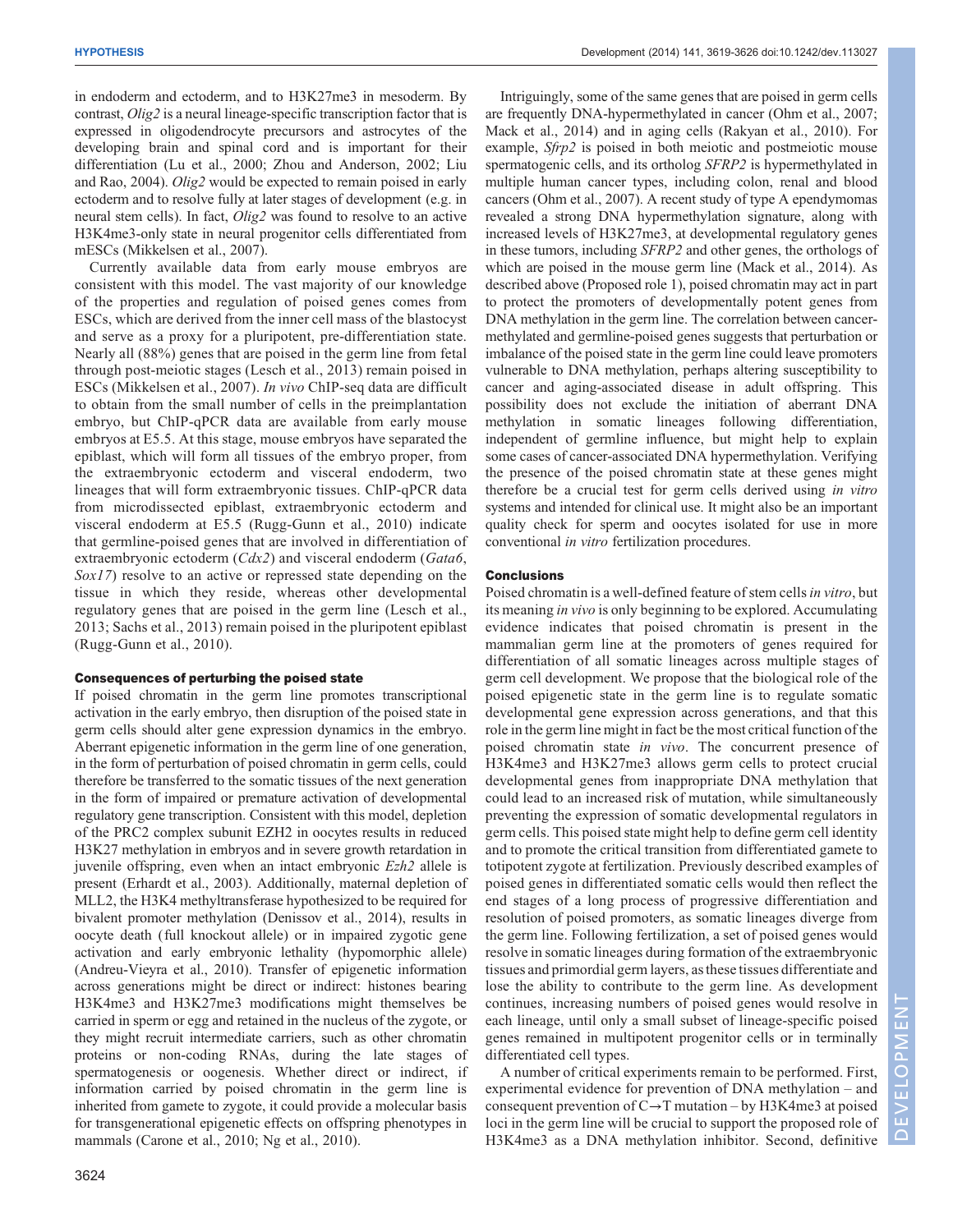<span id="page-6-0"></span>evidence for a role for germline-poised chromatin during early embryonic development is lacking. Challenging, but essential, functional studies must be carried out to directly perturb the chromatin state in germ cells and connect it to phenotypic effects in early embryos. Third, it remains to be determined whether the histone modifications associated with poised chromatin remain stable at poised genes during development, or whether they recruit additional chromatin factors to act as intermediate carriers and relay information during critical transitions. Fourth, no genomewide chromatin data exist for germ cells in the important period surrounding their specification, between E6.5 and E7.5. Others have proposed that germ cells are specified from a mesodermal intermediate at this point [\(Kurimoto et al., 2008](#page-7-0); Hayashi and Surani, 2009; Aramaki et al., 2013). Demonstrating that poised chromatin is retained at developmental genes corresponding to all somatic lineages in E6.5-E7.5 germ cells would support the model that the germ line remains segregated from soma throughout this period [\(Leitch and Smith, 2013\)](#page-7-0). Fifth, the extent to which the poised gene complements of the maternal and paternal germ lines diverge has yet to be evaluated; poising of different gene sets in the male and female germ lines might correspond to biologically significant differences in maternal and paternal influences on inheritance and development.

Finally, it is not clear how deep the germline-poised state extends into the evolutionary tree. Zebrafish sperm carry multivalent chromatin domains, including both H3K4me3 and H3K27me3, implying that poised germline chromatin is not limited to mammals [\(Wu et al., 2011\)](#page-7-0). By contrast, there is little evidence for poised chromatin in the germ line or soma of either Drosophila or C. elegans. It is possible that a requirement for poised chromatin in the germ line is related to the timing of transcriptional initiation in developing germ cells; *Drosophila* and *C. elegans* maintain global transcriptional repression in the germ line throughout much of their development and might not require the protected, repressed epigenetic state conferred by poised chromatin on developmental genes in mammalian germ cells. Alternatively, only organisms with extensive DNA methylation at CpG sites, including zebrafish and mammals, but not *Drosophila* or *C. elegans*, might require the protective effects of poised chromatin in the germ line. Elucidation of these questions promises to illuminate fundamental aspects of the biology of inheritance, the germ line and somatic development.

#### Acknowledgements

We thank D. Bellott, H. Christensen, J. McCarrey, P. Nicholls, K. Romer and S. Soh for advice and critical reading of the manuscript.

#### Competing interests

The authors declare no competing financial interests.

### Funding

Funded by the Howard Hughes Medical Institute (HHMI) and the National Institutes of Health (NIH). Deposited in PMC for release after 12 months.

#### References

- [Andreu-Vieyra, C. V., Chen, R., Agno, J. E., Glaser, S., Anastassiadis, K.,](http://dx.doi.org/10.1371/journal.pbio.1000453) Stewart, A. F. and Matzuk, M. M. [\(2010\). MLL2 is required in oocytes for bulk](http://dx.doi.org/10.1371/journal.pbio.1000453) [histone 3 lysine 4 trimethylation and transcriptional silencing.](http://dx.doi.org/10.1371/journal.pbio.1000453) PLoS Biol. 8, [e1000453.](http://dx.doi.org/10.1371/journal.pbio.1000453)
- [Aramaki, S., Hayashi, K., Kurimoto, K., Ohta, H., Yabuta, Y., Iwanari, H.,](http://dx.doi.org/10.1016/j.devcel.2013.11.001) [Mochizuki, Y., Hamakubo, T., Kato, Y., Shirahige, K. et al.](http://dx.doi.org/10.1016/j.devcel.2013.11.001) (2013). [A mesodermal factor, T, specifies mouse germ cell fate by directly activating](http://dx.doi.org/10.1016/j.devcel.2013.11.001) [germline determinants.](http://dx.doi.org/10.1016/j.devcel.2013.11.001) Dev. Cell 27, 516-529.
- [Azuara, V., Perry, P., Sauer, S., Spivakov, M., Jørgensen, H. F., John, R. M.,](http://dx.doi.org/10.1038/ncb1403) [Gouti, M., Casanova, M., Warnes, G., Merkenschlager, M. et al.](http://dx.doi.org/10.1038/ncb1403) (2006). [Chromatin signatures of pluripotent cell lines.](http://dx.doi.org/10.1038/ncb1403) Nat. Cell Biol. 8, 532-538.
- [Bernstein, B. E., Mikkelsen, T. S., Xie, X., Kamal, M., Huebert, D. J., Cuff, J.,](http://dx.doi.org/10.1016/j.cell.2006.02.041) [Fry, B., Meissner, A., Wernig, M., Plath, K. et al.](http://dx.doi.org/10.1016/j.cell.2006.02.041) (2006). A bivalent chromatin

[structure marks key developmental genes in embryonic stem cells.](http://dx.doi.org/10.1016/j.cell.2006.02.041) Cell 125, [315-326.](http://dx.doi.org/10.1016/j.cell.2006.02.041)

- [Blobel, G. A., Kadauke, S., Wang, E., Lau, A. W., Zuber, J., Chou, M. M. and](http://dx.doi.org/10.1016/j.molcel.2009.12.001) Vakoc, C. R. [\(2009\). A reconfigured pattern of MLL occupancy within mitotic](http://dx.doi.org/10.1016/j.molcel.2009.12.001) [chromatin promotes rapid transcriptional reactivation following mitotic exit.](http://dx.doi.org/10.1016/j.molcel.2009.12.001) Mol. Cell 36[, 970-983.](http://dx.doi.org/10.1016/j.molcel.2009.12.001)
- [Brookes, E., de Santiago, I., Hebenstreit, D., Morris, K. J., Carroll, T., Xie, S. Q.,](http://dx.doi.org/10.1016/j.stem.2011.12.017) [Stock, J. K., Heidemann, M., Eick, D., Nozaki, N. et al.](http://dx.doi.org/10.1016/j.stem.2011.12.017) (2012). Polycomb [associates genome-wide with a specific RNA polymerase II variant, and regulates](http://dx.doi.org/10.1016/j.stem.2011.12.017) [metabolic genes in ESCs.](http://dx.doi.org/10.1016/j.stem.2011.12.017) Cell Stem Cell 10, 157-170.
- [Brykczynska, U., Hisano, M., Erkek, S., Ramos, L., Oakeley, E. J., Roloff, T. C.,](http://dx.doi.org/10.1038/nsmb.1821) Beisel, C., Schü[beler, D., Stadler, M. B. and Peters, A. H. F. M.](http://dx.doi.org/10.1038/nsmb.1821) (2010). [Repressive and active histone methylation mark distinct promoters in human and](http://dx.doi.org/10.1038/nsmb.1821) mouse spermatozoa. [Nat. Struct. Mol. Biol.](http://dx.doi.org/10.1038/nsmb.1821) 17, 679-687.
- [Carone, B. R., Fauquier, L., Habib, N., Shea, J. M., Hart, C. E., Li, R., Bock, C., Li,](http://dx.doi.org/10.1016/j.cell.2010.12.008) C., Gu, H., Zamore, P. D. et al. [\(2010\). Paternally induced transgenerational](http://dx.doi.org/10.1016/j.cell.2010.12.008) [environmental reprogramming of metabolic gene expression in mammals.](http://dx.doi.org/10.1016/j.cell.2010.12.008) Cell 143[, 1084-1096.](http://dx.doi.org/10.1016/j.cell.2010.12.008)
- [Chen, D., Dundr, M., Wang, C., Leung, A., Lamond, A., Misteli, T. and Huang, S.](http://dx.doi.org/10.1083/jcb.200407182) [\(2005\). Condensed mitotic chromatin is accessible to transcription factors and](http://dx.doi.org/10.1083/jcb.200407182) [chromatin structural proteins.](http://dx.doi.org/10.1083/jcb.200407182) J. Cell Biol. 168, 41-54.
- [Cohen, N. M., Kenigsberg, E. and Tanay, A.](http://dx.doi.org/10.1016/j.cell.2011.04.024) (2011). Primate CpG islands are [maintained by heterogeneous evolutionary regimes involving minimal selection.](http://dx.doi.org/10.1016/j.cell.2011.04.024) Cell 145[, 773-786.](http://dx.doi.org/10.1016/j.cell.2011.04.024)
- [Coulondre, C., Miller, J. H., Farabaugh, P. J. and Gilbert, W.](http://dx.doi.org/10.1038/274775a0) (1978). Molecular [basis of base substitution hotspots in Escherichia coli.](http://dx.doi.org/10.1038/274775a0) Nature 274, 775-780.
- [Cui, K., Zang, C., Roh, T.-Y., Schones, D. E., Childs, R. W., Peng, W. and Zhao, K.](http://dx.doi.org/10.1016/j.stem.2008.11.011) [\(2009\). Chromatin signatures in multipotent human hematopoietic stem](http://dx.doi.org/10.1016/j.stem.2008.11.011) [cells indicate the fate of bivalent genes during differentiation.](http://dx.doi.org/10.1016/j.stem.2008.11.011) Cell Stem Cell 4, 80-93.
- [Denissov, S., Hofemeister, H., Marks, H., Kranz, A., Ciotta, G., Singh, S.,](http://dx.doi.org/10.1242/dev.102681) [Anastassiadis, K., Stunnenberg, H. G. and Stewart, A. F.](http://dx.doi.org/10.1242/dev.102681) (2014). Mll2 is [required for H3K4 trimethylation on bivalent promoters in embryonic stem cells,](http://dx.doi.org/10.1242/dev.102681) whereas MII1 is redundant. Development 141, 526-537.
- [Erhardt, S., Su, I.-H., Schneider, R., Barton, S., Bannister, A. J., Perez-Burgos, L.,](http://dx.doi.org/10.1242/dev.00625) [Jenuwein, T., Kouzarides, T., Tarakhovsky, A. and Surani, M. A.](http://dx.doi.org/10.1242/dev.00625) (2003). [Consequences of the depletion of zygotic and embryonic enhancer of zeste 2 during](http://dx.doi.org/10.1242/dev.00625) [preimplantation mouse development.](http://dx.doi.org/10.1242/dev.00625) Development 130, 4235-4248.
- [Erkek, S., Hisano, M., Liang, C.-Y., Gill, M., Murr, R., Dieker, J., Schu](http://dx.doi.org/10.1038/nsmb.2599)̈beler, D., [van der Vlag, J., Stadler, M. B. and Peters, A. H. F. M.](http://dx.doi.org/10.1038/nsmb.2599) (2013). Molecular [determinants of nucleosome retention at CpG-rich sequences in mouse](http://dx.doi.org/10.1038/nsmb.2599) spermatozoa. [Nat. Struct. Mol. Biol.](http://dx.doi.org/10.1038/nsmb.2599) 20, 868-875.
- Extavour, C. G. and Akam, M. [\(2003\). Mechanisms of germ cell specification across](http://dx.doi.org/10.1242/dev.00804) [the metazoans: epigenesis and preformation.](http://dx.doi.org/10.1242/dev.00804) Development 130, 5869-5884.
- [Follmer, N. E., Wani, A. H. and Francis, N. J.](http://dx.doi.org/10.1371/journal.pgen.1003135) (2012). A polycomb group protein is [retained at specific sites on chromatin in mitosis.](http://dx.doi.org/10.1371/journal.pgen.1003135) PLoS Genet. 8, e1003135.
- [Fonseca, J. P., Steffen, P. A., Muller, S., Lu, J., Sawicka, A., Seiser, C. and](http://dx.doi.org/10.1101/gad.184648.111) Ringrose, L. [\(2012\). In vivo Polycomb kinetics and mitotic chromatin binding](http://dx.doi.org/10.1101/gad.184648.111) [distinguish stem cells from differentiated cells.](http://dx.doi.org/10.1101/gad.184648.111) Genes Dev. 26, 857-871.
- [Fouse, S. D., Shen, Y., Pellegrini, M., Cole, S., Meissner, A., Van Neste, L.,](http://dx.doi.org/10.1016/j.stem.2007.12.011) Jaenisch, R. and Fan, G. [\(2008\). Promoter CpG methylation contributes to ES](http://dx.doi.org/10.1016/j.stem.2007.12.011) [cell gene regulation in parallel with Oct4/Nanog, PcG complex, and histone H3K4/](http://dx.doi.org/10.1016/j.stem.2007.12.011) [K27 trimethylation.](http://dx.doi.org/10.1016/j.stem.2007.12.011) Cell Stem Cell 2, 160-169.
- [Gao, Z., Zhang, J., Bonasio, R., Strino, F., Sawai, A., Parisi, F., Kluger, Y.,](http://dx.doi.org/10.1016/j.molcel.2012.01.002) Reinberg, D. [\(2012\). PCGF homologs, CBX proteins, and RYBP define](http://dx.doi.org/10.1016/j.molcel.2012.01.002) [functionally distinct PRC1 family complexes.](http://dx.doi.org/10.1016/j.molcel.2012.01.002) Mol. Cell 45, 344-356.
- [Gill, M. E., Erkek, S. and Peters, A. H. F. M.](http://dx.doi.org/10.1016/j.ceb.2012.03.002) (2012). Parental epigenetic control of [embryogenesis: a balance between inheritance and reprogramming?](http://dx.doi.org/10.1016/j.ceb.2012.03.002) Curr. Opin. Cell Biol. 24[, 387-396.](http://dx.doi.org/10.1016/j.ceb.2012.03.002)
- [Guo, H., Zhu, P., Yan, L., Li, R., Hu, B., Lian, Y., Yan, J., Ren, X., Lin, S., Li, J. et al.](http://dx.doi.org/10.1038/nature13544) [\(2014\). The DNA methylation landscape of human early embryos.](http://dx.doi.org/10.1038/nature13544) Nature 511, [606-610.](http://dx.doi.org/10.1038/nature13544)
- [Hammoud, S. S., Nix, D. A., Zhang, H., Purwar, J., Carrell, D. T. and Cairns, B. R.](http://dx.doi.org/10.1038/nature08162) [\(2009\). Distinctive chromatin in human sperm packages genes for embryo](http://dx.doi.org/10.1038/nature08162) [development.](http://dx.doi.org/10.1038/nature08162) Nature 460, 473-478.
- [Hammoud, S. S., Low, D. H. P., Yi, C., Carrell, D. T., Guccione, E. and Cairns,](http://dx.doi.org/10.1016/j.stem.2014.04.006) B. R. [\(2014\). Chromatin and transcription transitions of mammalian adult germline](http://dx.doi.org/10.1016/j.stem.2014.04.006) [stem cells and spermatogenesis.](http://dx.doi.org/10.1016/j.stem.2014.04.006) Cell Stem Cell 15, 239-253.
- [Hattori, N., Niwa, T., Kimura, K., Helin, K. and Ushijima, T.](http://dx.doi.org/10.1093/nar/gkt528) (2013). Visualization of [multivalent histone modification in a single cell reveals highly concerted](http://dx.doi.org/10.1093/nar/gkt528) [epigenetic changes on differentiation of embryonic stem cells.](http://dx.doi.org/10.1093/nar/gkt528) Nucleic Acids Res. 41[, 7231-7239.](http://dx.doi.org/10.1093/nar/gkt528)
- Hayashi, K. and Surani, M. A. [\(2009\). Resetting the epigenome beyond](http://dx.doi.org/10.1016/j.stem.2009.05.007) [pluripotency in the germline.](http://dx.doi.org/10.1016/j.stem.2009.05.007) Cell Stem Cell 4, 493-498.
- [Kanatsu-Shinohara, M., Inoue, K., Lee, J., Yoshimoto, M., Ogonuki, N., Miki, H.,](http://dx.doi.org/10.1016/j.cell.2004.11.011) [Baba, S., Kato, T., Kazuki, Y., Toyokuni, S. et al.](http://dx.doi.org/10.1016/j.cell.2004.11.011) (2004). Generation of [pluripotent stem cells from neonatal mouse testis.](http://dx.doi.org/10.1016/j.cell.2004.11.011) Cell 119, 1001-1012.
- Koutsourakis, M., Langeveld, A., Patient, R., Beddington, R. and Grosveld, F. (1999). The transcription factor GATA6 is essential for early extraembryonic development. Development 126, 723-732.